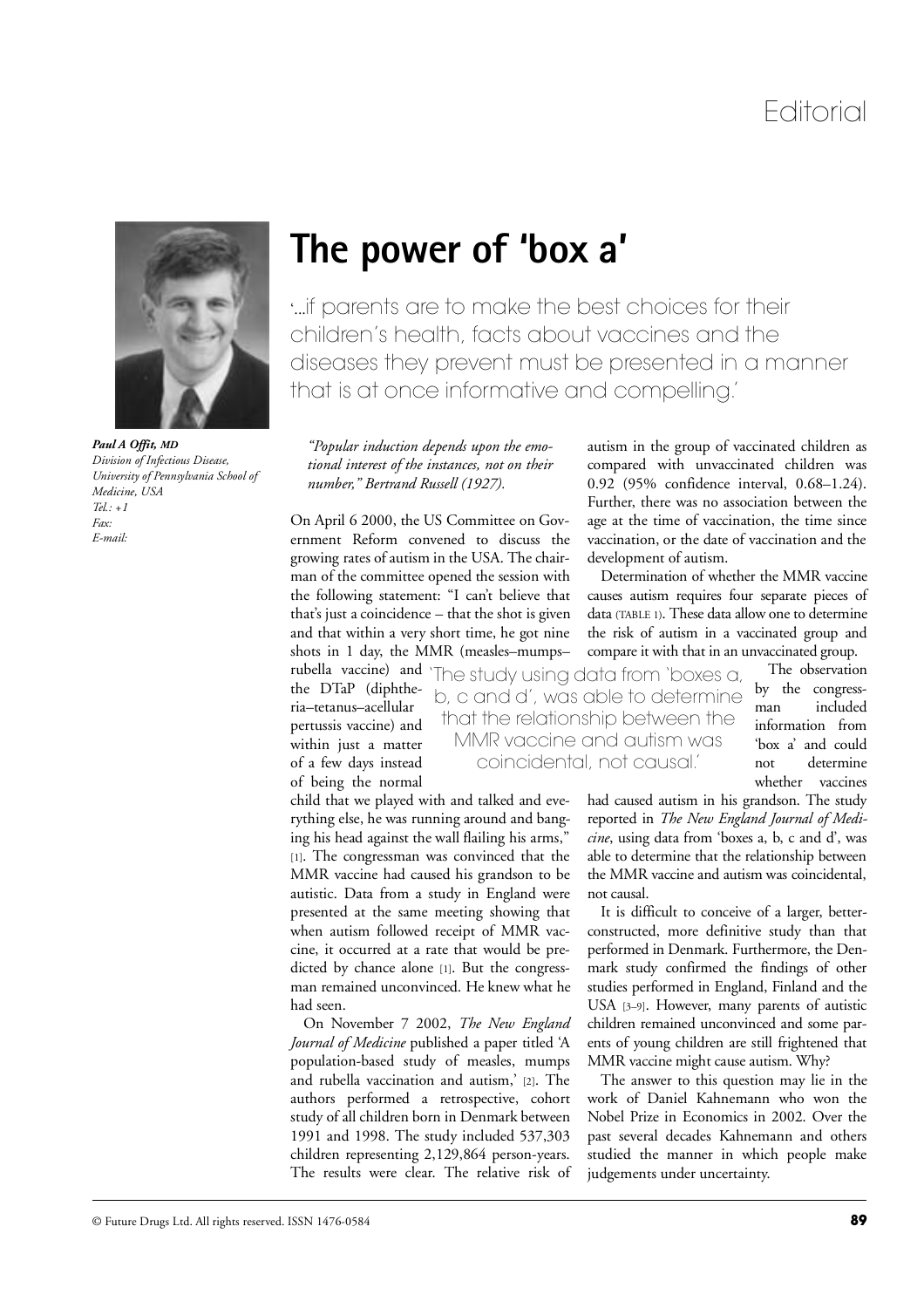Kahnemann found that people do not follow the laws of probability theory when judging the likelihood of uncertain events. Rather, they rely on a limited number of intuitive or speculative rules (heuristics) that sometimes yield reasonable judgements but often lead to severe and systematic errors. Furthermore, even the most 'rational' among us are subject to these biases.

For example, suppose you want to buy a midsize car [10]. As a prudent and sensible buyer, you read *Consumer Reports* and learn that 1000 owners and experts of each of ten midsized cars were interviewed and that the Volvo was recommended because it was mechanically superior and had an excellent repair record. Excited about your choice, you attend a party that evening and tell a friend that you have decided to buy a Volvo. Your friend reacts in disbelief: "A Volvo! You've got to be kidding. My brother-in-law had a Volvo. First, the fancy fuel injection thing

went out. 500 bucks! Next he started having trouble with the transmission. He had to replace it. Finally, he sold it 3 years later for junk." Your  $\overline{H}$  they don't know the risks they radio, television and the Internet. enthusiasm for the Volvo drops precipitously. But the logical status of this information is that

now, instead of having 1000 available data points about the Volvo, you have 1001. The mean frequency of repair for the Volvo would change marginally with the addition of your friend's new information and would not affect the conclusions of the report. But who among us would process that encounter in such a manner?

Kahnemann and others found that we are influenced to a greater extent by information that is emotional, direct and personal than by statistical arguments. The congressman and many parents saw their children receive vaccines and watched over the next few weeks as they developed their first symptoms of autism. Although vaccines do not cause autism, the power of their direct experiences was far more compelling than any statistical argument.

The power of personal and emotional evidence works at many levels. For example, several years ago an advisory committee to the Food and Drug Administration (FDA) heard testimony from people who claimed to suffer from chronic arthritis following receipt of the Lyme disease vaccine. The relationship between the Lyme disease vaccine and chronic arthritis had been tested previously in two excellent, prospective, placebo-controlled studies that included about 21,000 subjects followed for 2 years [11,12]. No significant differences in the type or frequency of joint symptoms in vaccine and placebo recipients were observed. However, the testimony to the FDA advisory committee was direct, heart-felt and compelling and the committee, recognizing the importance of 'maintaining the public's trust' in immunizations, recommended that the Lyme

| Table 1.   |                |            |
|------------|----------------|------------|
|            | <b>Disease</b> | No disease |
| Vaccine    | a              |            |
| No vaccine |                |            |

disease vaccine be tested further. Many people who read or watched news reports about this hearing were frightened by the possibility of getting arthritis from the Lyme disease vaccine. Sales of the Lyme disease vaccine dropped and the vaccine was eventually discontinued by the manufacturer.

Unfortunately, people with Lyme disease did not also testify in front of the committee. This wasn't because patients permanently harmed by Lyme disease were hard to find. Lyme disease affects about 15,000 people every year in the USA. About 60% of untreated adults with Lyme disease develop acute arthritis and about 10% of these patients develop chronic arthritis that is resistant to treatment with antibiotics [13].

The notion of 'maintaining the public's trust' bears a closer look. How do people learn about vaccines and by extension, come to trust vaccine immunization programs? For the most

'People take risks because are taking.'

part, people learn about vaccines from newspapers, magazines, The news media are, at best, an imperfect window to the truth

about vaccines. An example of the media's influence on the choice to be vaccinated was seen in 1974 when Kulenkampff and coworkers published a series of cases of children with mental retardation and epilepsy following receipt of the whole-cell pertussis vaccine [14]. This report received a great deal of attention from the media even though it only provided data from 'box a'. Children with seizure disorders, clad in protective headgear, were placed in front of the camera. Mothers told stories of children who were perfectly well until they were vaccinated. The rate of pertussis immunization in England dropped from 81 to 31% and resulted in more than 100,000 cases and 36 deaths from pertussis [15]. Media coverage of the Kulenkampff report also caused decreased immunization rates and increased pertussis deaths in Japan, Sweden and Wales [15]. Subsequent well-controlled studies found that whole-cell pertussis vaccine was not a cause of chronic neurologic disease [16–22]. However, studies that failed to show an association between pertussis vaccine and permanent brain damage, as well as stories of children hospitalized and killed every year by pertussis infection did not receive much media attention and were less available to the public. In October 2002, Daniel Kahnemann stated: "People take risks because they don't know the risks they are taking."

The work of Daniel Kahnemann and others suggests that if parents are to make the best choices for their children's health, facts about vaccines and the diseases they prevent must be presented in a manner that is at once informative and compelling. Otherwise, people seeking to be 'fully informed' about vaccines will be unlikely to receive all the information they need and will, as a result, make choices that are not in the best interest of their children.

*Paul A Offit MD is Chief of the Division of Infectious Diseases and Director of the Vaccine Education Center at the Children's Hospital of Philadelphia. He is also a Professor of Pediatrics at the University of Pennsylvania School of Medicine and a member of the Advisory Committee on Immunization Practices.*